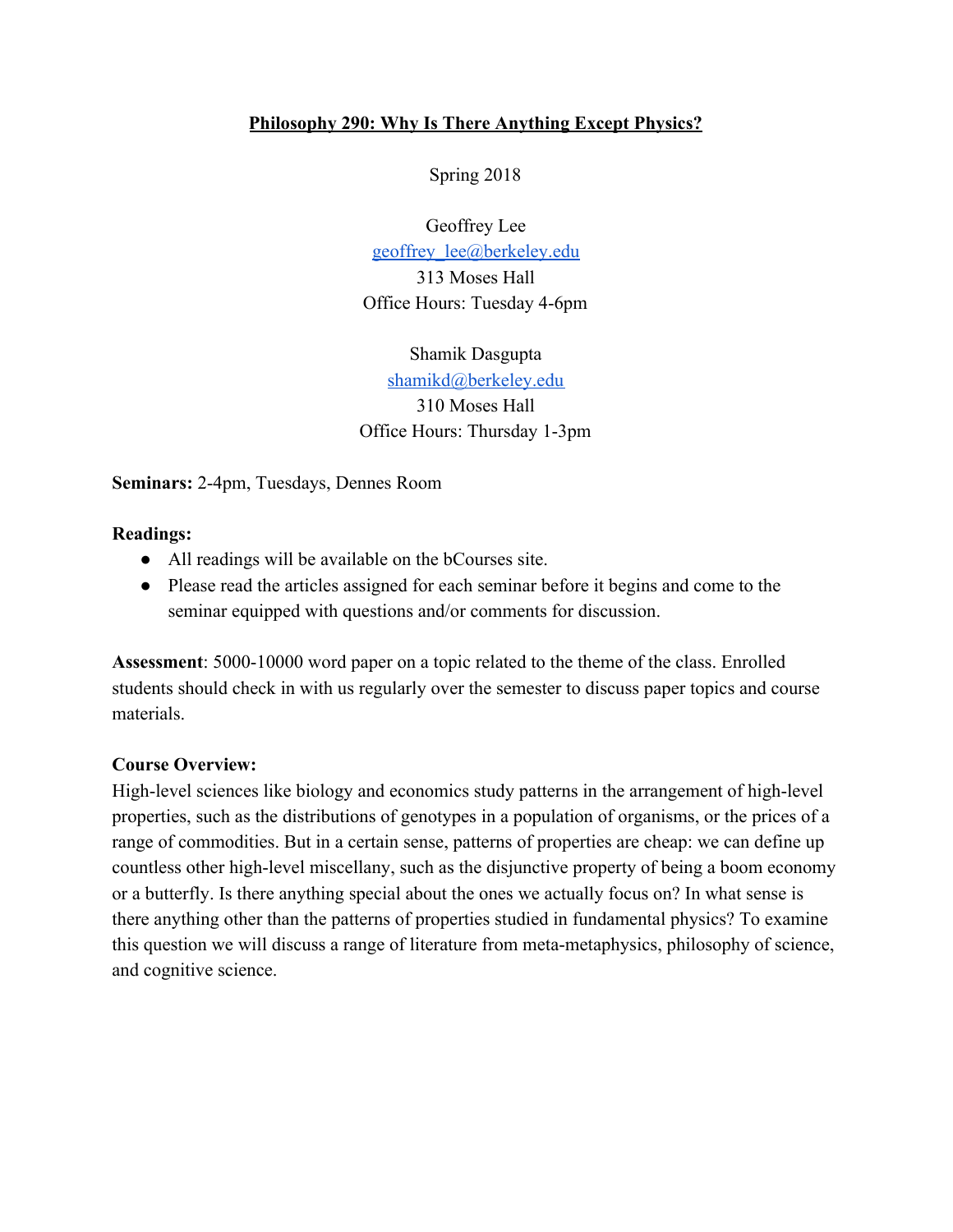# **Syllabus (subject to change)**

\*\* indicates optional readings

| <b>Jan 16</b>  | <b>Introduction and naturalness</b>                                             |
|----------------|---------------------------------------------------------------------------------|
|                | Sider, Writing the Book of the World, Chapter 1                                 |
| <b>Jan 23</b>  | The problem of ontological trash                                                |
|                | Shoemaker, "On What There Are"                                                  |
| <b>Jan 30</b>  | <b>Robust Realism I: Metaphysics</b>                                            |
|                | Schaffer, "The Ground Between The Gaps"                                         |
| Feb 6          | <b>Deflationism I: Metaphysics</b>                                              |
|                | Sider, Writing the Book of the World, Chapter 7                                 |
|                | Chalmers, "Ontological Anti-Realism", pp. 77-104                                |
| <b>Feb 13</b>  | <b>Robust Realism II: Non-reductive physicalism</b>                             |
|                | Loewer, "Why is There Anything Except Physics?"                                 |
|                | Fodor, "Disunity of Science as a Working Hypothesis"                            |
|                | Kitcher, "1959 And All That: A Tale of Two Sciences"**<br>$\bullet$             |
| <b>Feb 20</b>  | <b>Deflationism II: Real patterns</b>                                           |
|                | Dennett, "Real Patterns"                                                        |
|                | Andersen, "Patterns, Information, and Causation"**                              |
|                | Wolfram, "A new kind of science" chapter 10 <sup>**</sup><br>$\bullet$          |
| <b>Feb 27</b>  | <b>Deflationism III: Information processing</b>                                 |
|                | Shepard, "Perceptual-Cognitive Universals as Reflections of the World"          |
|                | Gardenfors, "Conceptual Spaces and AI"<br>$\bullet$                             |
| <b>March 6</b> | <b>Moderate Realism I: The mentaculus</b>                                       |
|                | North, "Time in Thermodynamics", pp. 1-24                                       |
|                | Loewer, "David Lewis' Humean Theory of Objective Chance", pp. 3-10<br>$\bullet$ |
| March 13       | <b>Moderate Realism II: The mentaculus continued</b>                            |
|                | Albert, "Physics and Chance"                                                    |
|                | Wolpert et. al. "The Many Faces of State Space Compression", pp.<br>199-210     |
|                |                                                                                 |